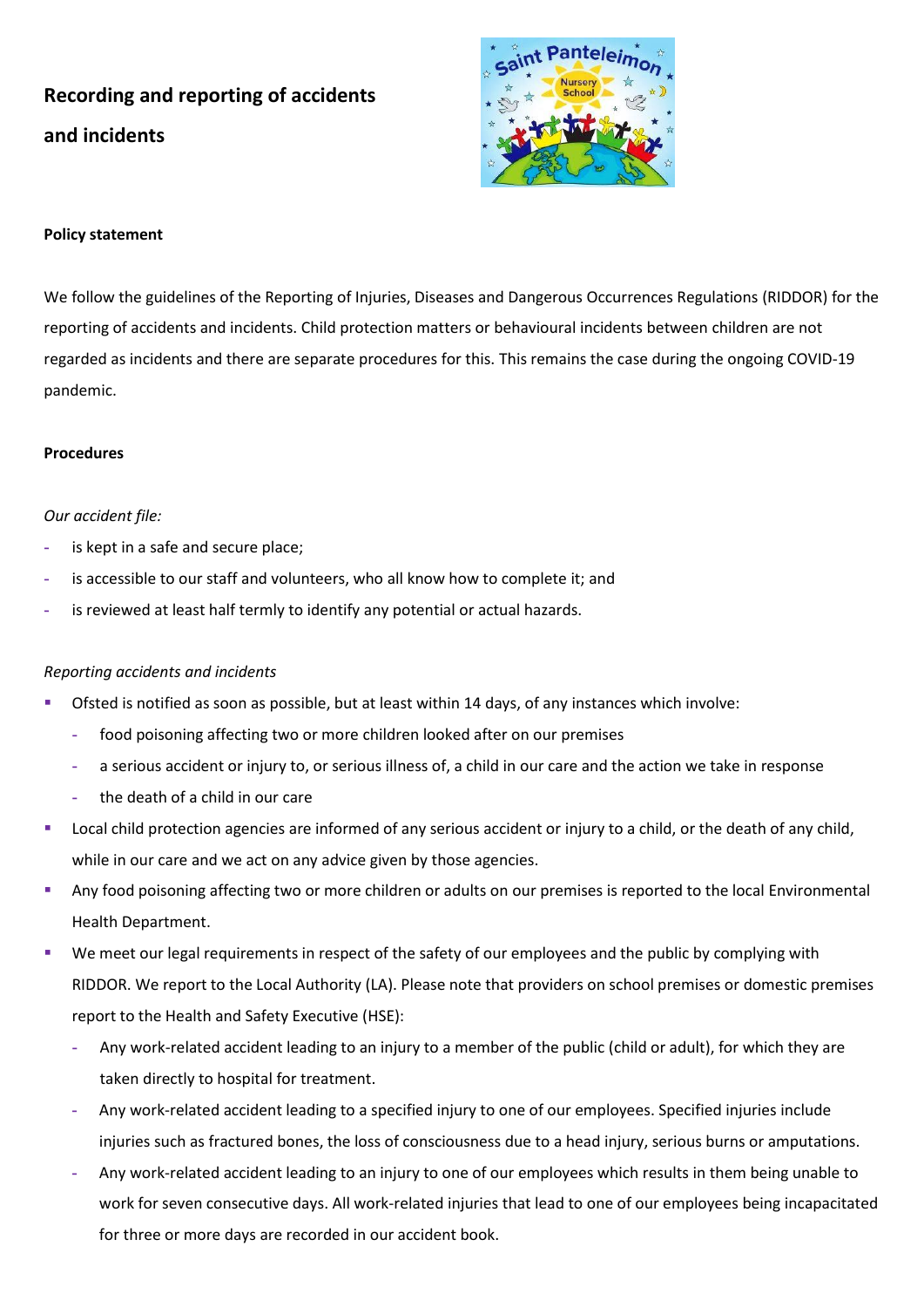- **-** When one of our employees suffers from a reportable occupational disease or illness as specified by the HSE.
- **-** Any death, of a child or adult, that occurs in connection with a work-related accident.
- **-** Any dangerous occurrences. This may be an event that causes injury or fatalities or an event that does not cause an accident, but could have done; such as a gas leak.
- **-** Any dangerous occurrence is recorded in our incident book (see below).

#### *Incident book*

- We have ready access to telephone numbers for emergency services, including the local police. Where we are responsible for the premises we have contact numbers for the gas and electricity emergency services, and a carpenter and plumber. Where we rent premises we ensure we have access to the person responsible and that there is a shared procedure for dealing with emergencies.
- We ensure that our staff and volunteers carry out all health and safety procedures to minimise risk and that they know what to do in an emergency.
- On discovery of an incident, we report it to the appropriate emergency services fire, police, ambulance if those services are needed.
- **■** If an incident occurs before any children arrive, our manager risk assesses this situation and decides if the premises are safe to receive children. Our manager may decide to offer a limited service or to close the setting.
- Where an incident occurs whilst the children are in our care and it is necessary to evacuate the premises/area, we follow the procedures in our Fire Safety and Emergency Evacuation Policy or, when on an outing, the procedures identified in the risk assessment for the outing.
- **E** If a crime may have been committed, we ask all adults witness to the incident make a witness statement including the date and time of the incident, what they saw or heard, what they did about it and their full name and signature.
- We keep an incident book for recording major incidents, including some of those that that are reportable to the Local Authority or Health and Safety Executive as above.
- These incidents include:
	- **-** a break in, burglary, or theft of personal or our setting's property
	- **-** an intruder gaining unauthorised access to our premises
	- **-** a fire, flood, gas leak or electrical failure
	- **-** an attack on an adult or child on our premises or nearby
	- **-** any racist incident involving families or our staff on the setting's premises
	- **-** a notifiable disease or illness, or an outbreak of food poisoning affecting two or more children looked after on our premises
	- **-** the death of a child or adult
	- **-** a terrorist attack, or threat of one
- In the incident book we record the date and time of the incident, nature of the event, who was affected, what was done about it or if it was reported to the police, and if so a crime number. Any follow up, or insurance claim made, is also recorded.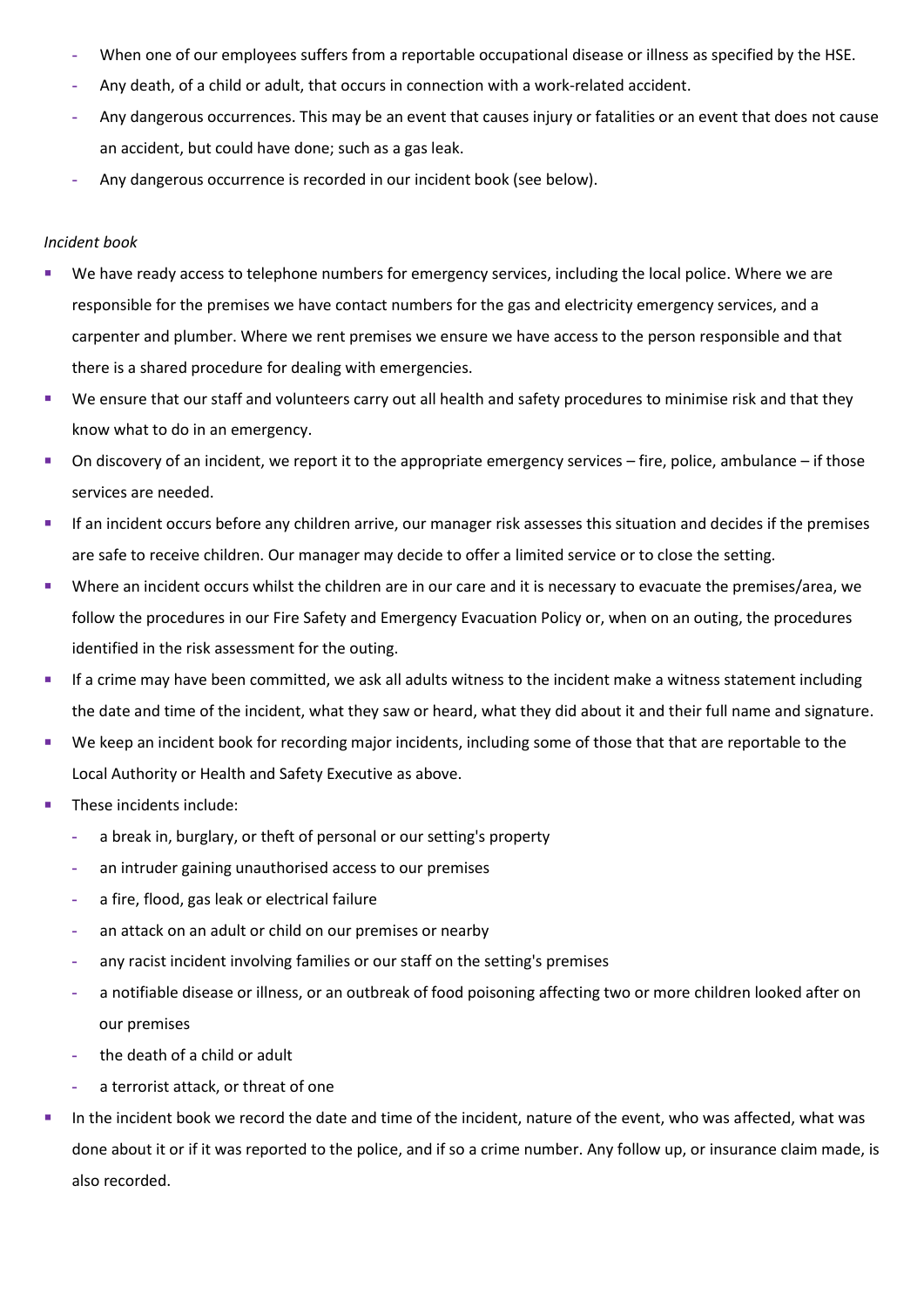- In the event of a terrorist attack, we follow the advice of the emergency services with regard to evacuation, medical aid and contacting children's families. Our standard Fire Safety and Emergency Evacuation Policy will be followed and our staff will take charge of their key children. The incident is recorded when the threat is averted.
- **.** In the unlikely event of a child dying on our premises, through cot death in the case of a baby for example, the emergency services are called and the advice of these services are followed.
- The incident book is not for recording issues of concern involving a child. This is recorded in the child's own file.

#### *Coronavirus (COVID-19)*

- If a child has Coronavirus symptoms, staff should follow the procedure laid out within the Coronavirus policy until the child is collected: they should be placed in a well-ventilated room, staff should wear appropriate PPE. The staff member should be from the child's own bubble. The area must be thoroughly cleaned afterwards if unable to be left unvisited for a minimum of 72 hours. The person cleaning must wear suitable PPE.
- Any members of staff who have helped someone with symptoms and any children who have been in close contact with them do not need to go home to self-isolate unless they develop symptoms themselves (in which case, they should arrange a test) or if the symptomatic person subsequently tests positive or they have been requested to do so by NHS Test & Trace.
- We recognise the ongoing nature of the pandemic and are aware the above advice may change. Practice will be updated to follow the latest national advice and guidance.

#### **Education Inspection Framework**

As required under the *Education Inspection Framework*, we maintain a summary record of all accidents, exclusions, children taken off roll, incidents of poor behaviour and discrimination, including racist incidents, and complaints and resolutions.

#### **Legal framework**

- Reporting of Injuries, Diseases and Dangerous Occurrences Regulations (RIDDOR) 1995 (As Amended)
- The Health and Safety (Enforcing Authority) Regulations 1998

#### **Further guidance**

- Education Inspection Framework: Education, Skills and Early Years (Ofsted 2019)
- Early Years Inspection Handbook for Ofsted Registered Provision (Ofsted 2019)
- RIDDOR Guidance and Reporting Form: www.hse.gov.uk/riddor
- Accident Record (Pre-school Learning Alliance 2019)
- CIF Summary Record (Pre-school Learning Alliance 2016)
- Reportable Incident Record (Pre-school Learning Alliance 2015)